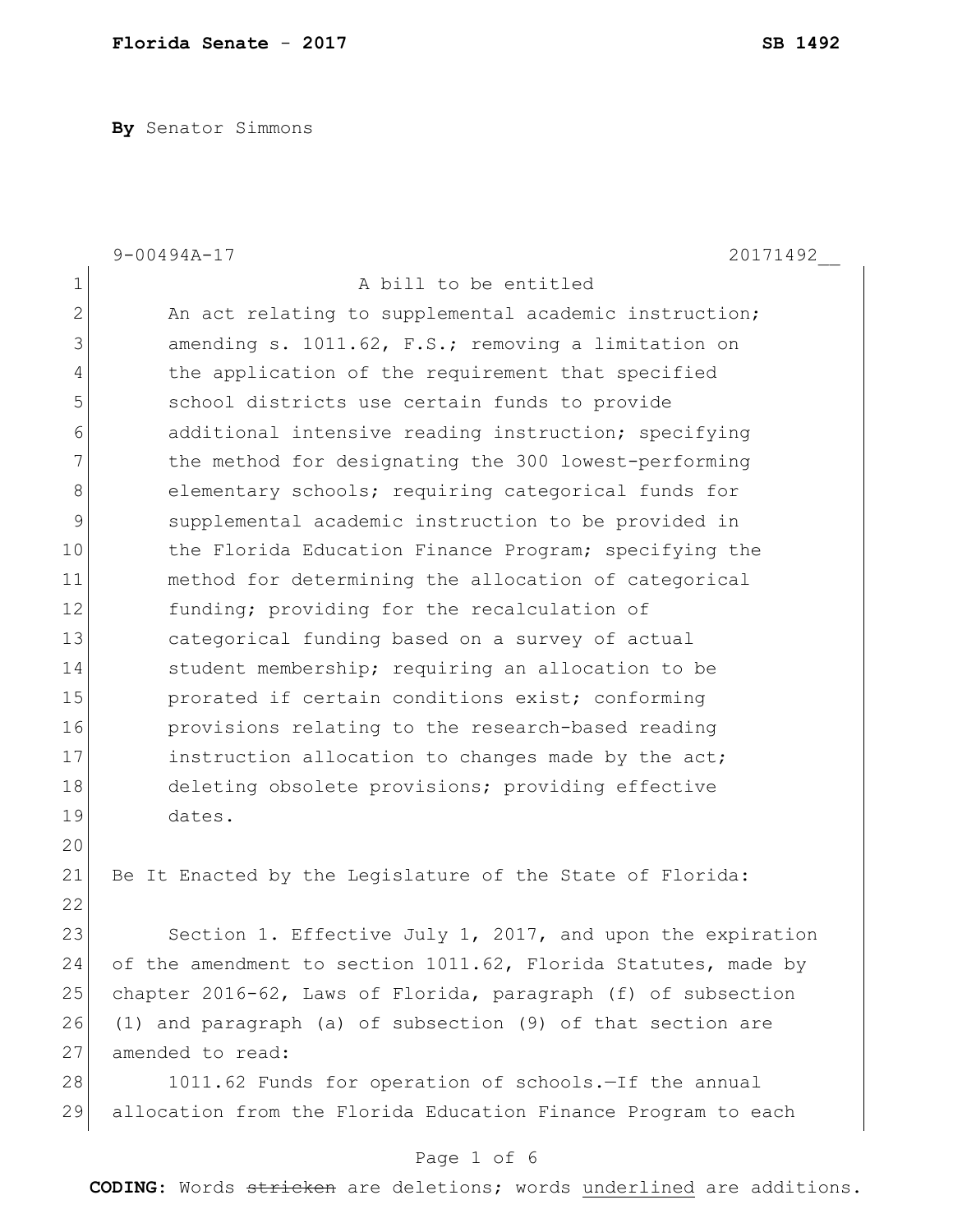9-00494A-17 20171492\_\_ 30 district for operation of schools is not determined in the 31 annual appropriations act or the substantive bill implementing 32 the annual appropriations act, it shall be determined as 33 follows: 34 (1) COMPUTATION OF THE BASIC AMOUNT TO BE INCLUDED FOR 35 OPERATION.—The following procedure shall be followed in 36 determining the annual allocation to each district for 37 operation: 38 (f) *Supplemental academic instruction; categorical fund.*— 39 1. There is created a categorical fund to provide 40 supplemental academic instruction to students in kindergarten 41 through grade 12. This paragraph may be cited as the 42 Supplemental Academic Instruction Categorical Fund." 43 2. The categorical fund <del>funds for supplemental academic</del> 44 instruction shall be allocated annually to each school district 45 in the amount provided in the General Appropriations Act. These 46 <del>funds</del> shall be in addition to the funds appropriated on the 47 basis of FTE student membership in the Florida Education Finance 48 Program and shall be included in the total potential funds of 49 each district. These funds shall be used to provide supplemental 50 academic instruction to students enrolled in the K-12 program. 51 For the 2014-2015 fiscal year, Each school district that has one 52 or more of the 300 lowest-performing elementary schools based on 53 the state reading assessment shall use these funds, together 54 with the funds provided in the district's research-based reading 55 instruction allocation and other available funds, to provide an 56 additional hour of instruction beyond the normal school day for 57 each day of the entire school year for intensive reading 58 instruction for the students in each of these schools. This

### Page 2 of 6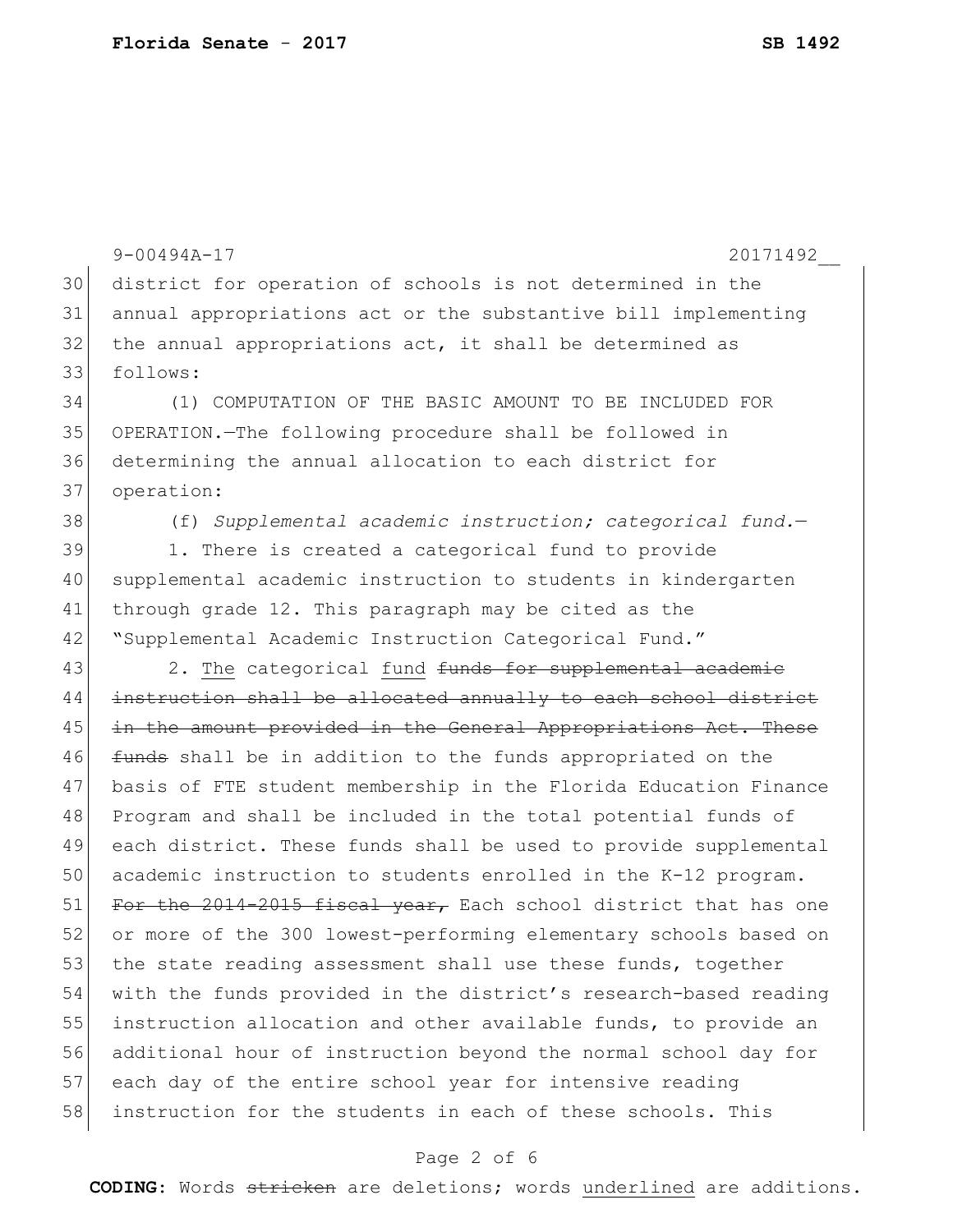|    | $9 - 00494A - 17$<br>20171492                                    |
|----|------------------------------------------------------------------|
| 59 | additional hour of instruction must be provided by teachers or   |
| 60 | reading specialists who are effective in teaching reading or by  |
| 61 | a K-5 mentoring reading program that is supervised by a teacher  |
| 62 | who is effective in at teaching reading. Students enrolled in    |
| 63 | these schools who have level 5 assessment scores may participate |
| 64 | in the additional hour of instruction on an optional basis.      |
| 65 | Exceptional student education centers may shall not be included  |
| 66 | in the 300 schools. Each fiscal year, the 300 lowest-performing  |
| 67 | elementary schools shall be designated based on the results of   |
| 68 | the prior year's state reading assessment. After this            |
| 69 | requirement has been met, supplemental instruction strategies    |
| 70 | may include, but are not limited to: use of a modified           |
| 71 | curriculum, reading instruction, after-school instruction,       |
| 72 | tutoring, mentoring, a reduction in class size reduction, an     |
| 73 | extended school year, intensive skills development in summer     |
| 74 | school, and other methods of for improving student achievement.  |
| 75 | Supplemental instruction may be provided to a student in any     |
| 76 | manner and at any time during or beyond the regular 180-day term |
| 77 | identified by the school as being the most effective and         |
| 78 | efficient way to best help that student progress from grade to   |
| 79 | grade and to graduate.                                           |
| 80 | 3. Categorical funds for supplemental academic instruction       |
| 81 | shall be provided annually in the Florida Education Finance      |
| 82 | Program as specified in the General Appropriations Act. These    |
| 83 | funds shall be provided as a supplement to the funds             |
| 84 | appropriated for the basic funding level and shall be included   |
| 85 | in the total funds of each district. The allocation shall        |
| 86 | consist of a base amount that shall have a workload adjustment   |
| 87 | based on changes in unweighted FTE. In addition, districts that  |

# Page 3 of 6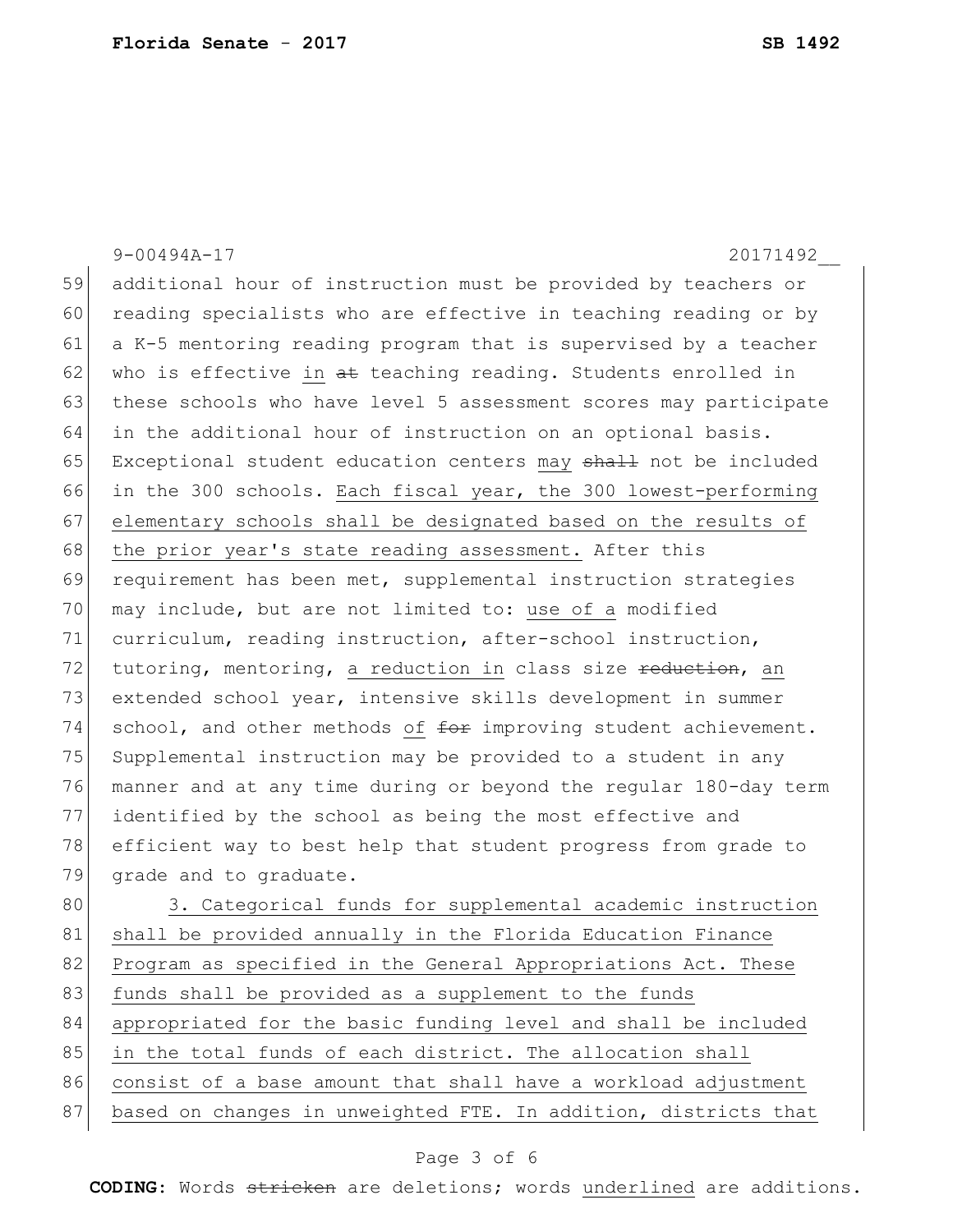9-00494A-17 20171492\_\_ 88 have elementary schools that are designated as being in the 300 89 lowest-performing schools shall be allocated additional funds to 90 assist them in providing intensive reading instruction to 91 students in those schools. The amount provided shall be based on 92 each district's level of per-student funding in the reading 93 instruction allocation and the supplemental academic instruction 94 categorical fund and on the total FTE for each of the schools. 95 The categorical funding shall be recalculated once during the 96 fiscal year following an updated designation of the 300 lowest-97 performing elementary schools and shall be based on actual 98 student membership from the October FTE survey. Upon 99 recalculation of funding for the supplemental academic 100 instruction categorical fund, if the total allocation is greater 101 than the amount provided in the General Appropriations Act, the 102 allocation shall be prorated to the level provided to support 103 the appropriation, based on each district's share of the total. 104 4.3. Effective with the 1999-2000 fiscal year, funding on 105 the basis of FTE membership beyond the 180-day regular term 106 shall be provided in the FEFP only for students enrolled in 107 juvenile justice education programs or in education programs for 108 juveniles placed in secure facilities or programs under s. 109 985.19. Funding for instruction beyond the regular 180-day 110 school year for all other K-12 students shall be provided 111 through the supplemental academic instruction categorical fund 112 and other state, federal, and local fund sources with ample

113 flexibility for schools to provide supplemental instruction to 114 assist students in progressing from grade to grade and 115 graduating.

116 5.4. The Florida State University School, as a lab school,

### Page 4 of 6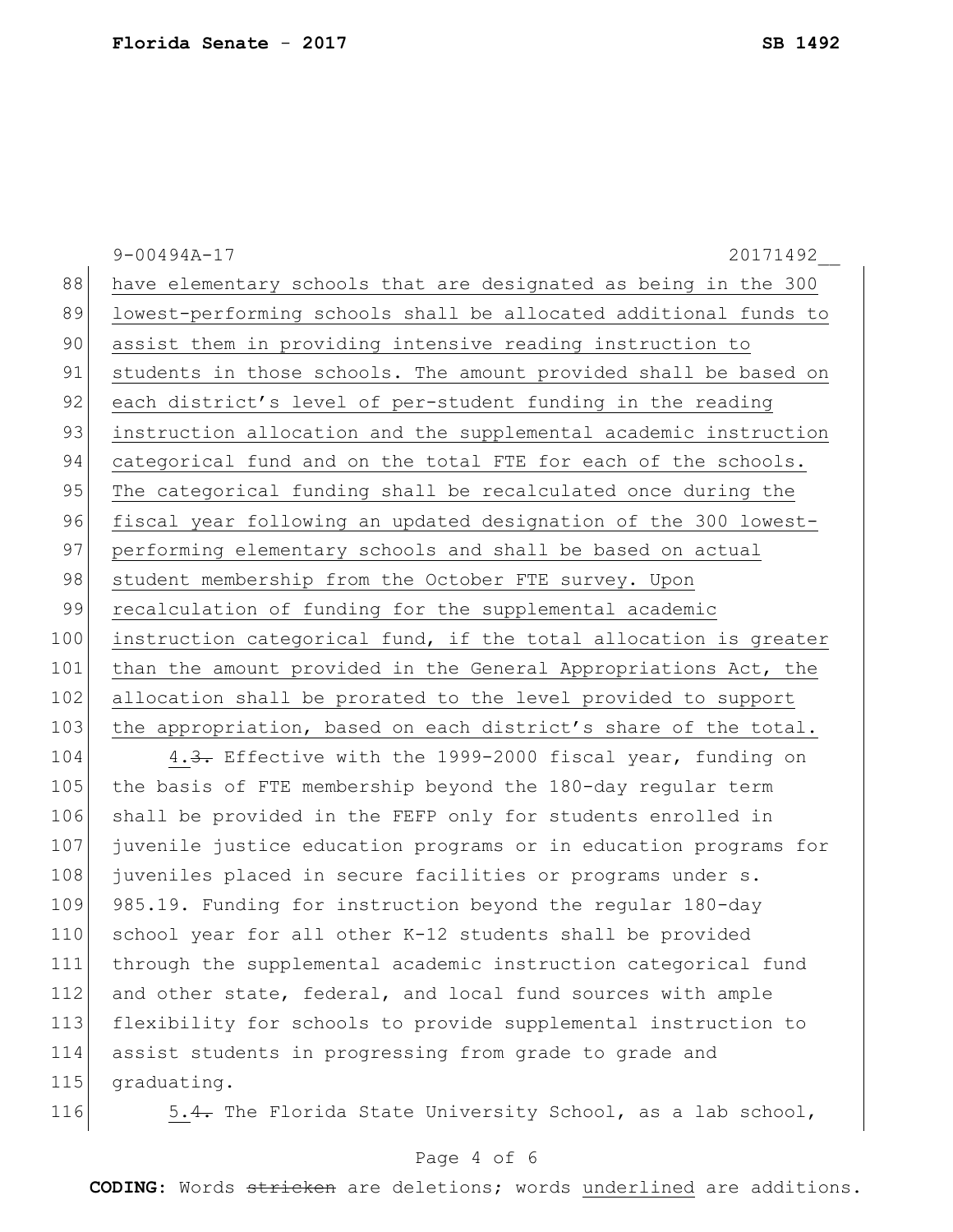|     | $9 - 00494A - 17$<br>20171492                                    |
|-----|------------------------------------------------------------------|
| 117 | is authorized to expend from its FEFP or Lottery Enhancement     |
| 118 | Trust Fund allocation the cost to the student of remediation in  |
| 119 | reading, writing, or mathematics for any graduate who requires   |
| 120 | remediation at a postsecondary educational institution.          |
| 121 | 6.5. Beginning in the 1999-2000 school year, dropout             |
| 122 | prevention programs as described defined in ss. 1003.52,         |
| 123 | 1003.53(1)(a), (b), and (c), and 1003.54 shall be included in    |
| 124 | group 1 programs under subparagraph (d) 3.                       |
| 125 | (9) RESEARCH-BASED READING INSTRUCTION ALLOCATION.-              |
| 126 | (a) The research-based reading instruction allocation is         |
| 127 | created to provide comprehensive reading instruction to students |
| 128 | in kindergarten through grade 12. For the 2014-2015 fiscal year, |
| 129 | In each school district that has one or more of the 300 lowest-  |
| 130 | performing elementary schools based on the state reading         |
| 131 | assessment, priority shall be given to providing an additional   |
| 132 | hour per day of intensive reading instruction beyond the normal  |
| 133 | school day for each day of the entire school year for the        |
| 134 | students in each school. Each fiscal year, the 300 lowest-       |
| 135 | performing elementary schools shall be designated based on the   |
| 136 | prior year's state reading assessment. Students enrolled in      |
| 137 | these schools who have Level 5 assessment scores may participate |
| 138 | in the additional hour of instruction on an optional basis.      |
| 139 | Exceptional student education centers may shall not be included  |
| 140 | in the 300 schools. The intensive reading instruction delivered  |
| 141 | in this additional hour and for other students must shall        |
| 142 | include: research-based reading instruction that has been proven |
| 143 | to accelerate the progress of students exhibiting a reading      |
| 144 | deficiency; differentiated instruction based on student          |
| 145 | assessment data to meet students' specific reading needs;        |

# Page 5 of 6